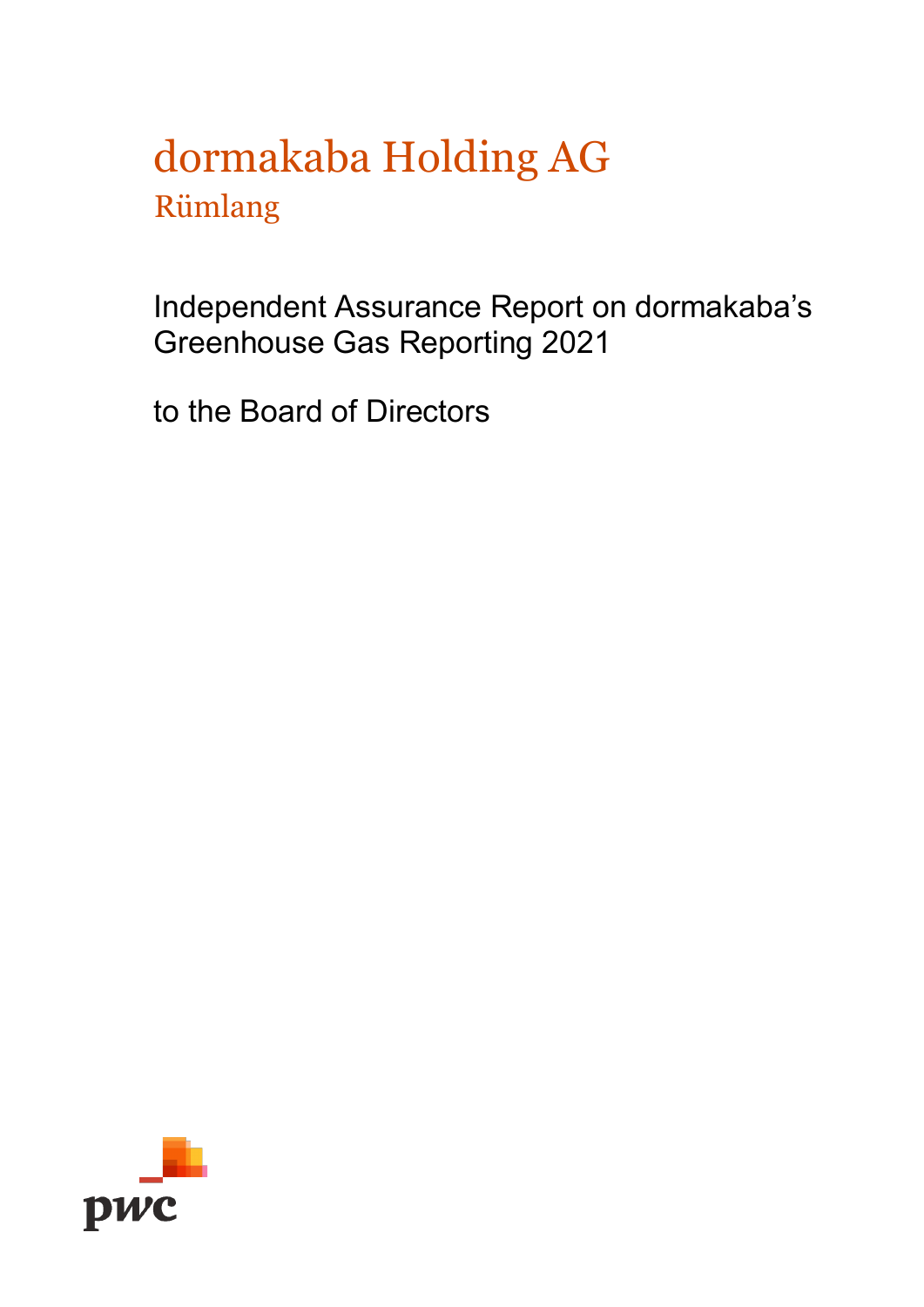# Independent Limited Assurance Report on dormakaba's Greenhouse Gas Reporting 2021

# To the Board of Directors of dormakaba Holding AG, Rümlang

We have been engaged to perform assurance procedures to provide limited assurance on the Greenhouse gas reporting of dormakabe Holding AG and its consolidated subsidiaries ('dormakaba') for the year ended 30 June 2021.

# **Scope and subject matter**

Our limited assurance engagement focused on the following 2021 Scope 1 and Scope 2 (location and market based) Greenhouse gas (GHG) emissions indicators pulished on page 41 of the 2020/21 Sustainability Report of dormakaba (as attached in Annex to this report):

- Greenhouse gas emissions by source (t CO2e)
- Scope 1 and Scope 2 emissions (t CO2e)

# **Criteria**

The reporting criteria used by dormakaba are described and summarized on page 41 of the 2020/21 Sustainability Report of dormakaba. The procedures applied by dormakaba by which the GHG emissions indicators are internally gathered, collated and aggregated are based on the Greenhouse Gas (GHG Protocol).

# **Inherent limitations**

The accuracy and completeness of the GHG emissions indicators are subject to inherent limitations given their nature and methods for determining, calculating and estimating such data. Our assurance report should therefore be read in connection with dormakaba's internal guidelines, definitions and procedures on GHG reporting. Further, the greenhouse gas quantification is subject to inherent uncertainty because of incomplete scientific knowledge used to determine emissions factors and the values needed to combine emissions of different gases.

# **dormakaba's responsibility**

The Board of Directors of dormakaba Holding AG is responsible for both the subject matter and the criteria as well as for selection, preparation and presentation of the information in accordance with the criteria. This responsibility includes the design, implementation and maintenance of related internal control relevant to this reporting process that is free from material misstatement, whether due to fraud or error.

# **Our independence and quality controls**

We are independent of dormakaba in accordance with the International Code of Ethics for Professional Accountants (including International Independence Standards) issued by the International Ethics Standards Board for Accountants (IESBA Code) that are relevant to our audit of the financial statements and other assurance engagements in Switzerland. We have fulfilled our other ethical responsibilities in accordance with the IESBA Code.

Our firm applies International Standard on Quality Control 1 and accordingly maintains a comprehensive system of quality control including documented policies and procedures regarding compliance with ethical requirements, professional standards and applicable legal and regulatory requirements.

#### **Our responsibility**

Our responsibility is to express a limited assurance conclusion on the Scope 1 and Scope 2 GHG emissions indicators based on the procedures we have performed and the evidence we have obtained. We conducted our limited assurance engagement in accordance with the International Standard on Assurance Engagements 3410, "Assurance Engagements on Greenhouse Gas Statements", issued by the International Auditing and Assurance Standards Board. This standard requires that we plan and perform this engagement to obtain limited assurance about whether the identified GHG emissions indicators are free from material misstatement.

PricewaterhouseCoopers AG, Birchstrasse 160, Postfach, CH-8050 Zürich, Switzerland Telefon: +41 58 792 44 00, Telefax: +41 58 792 44 10, www.pwc.ch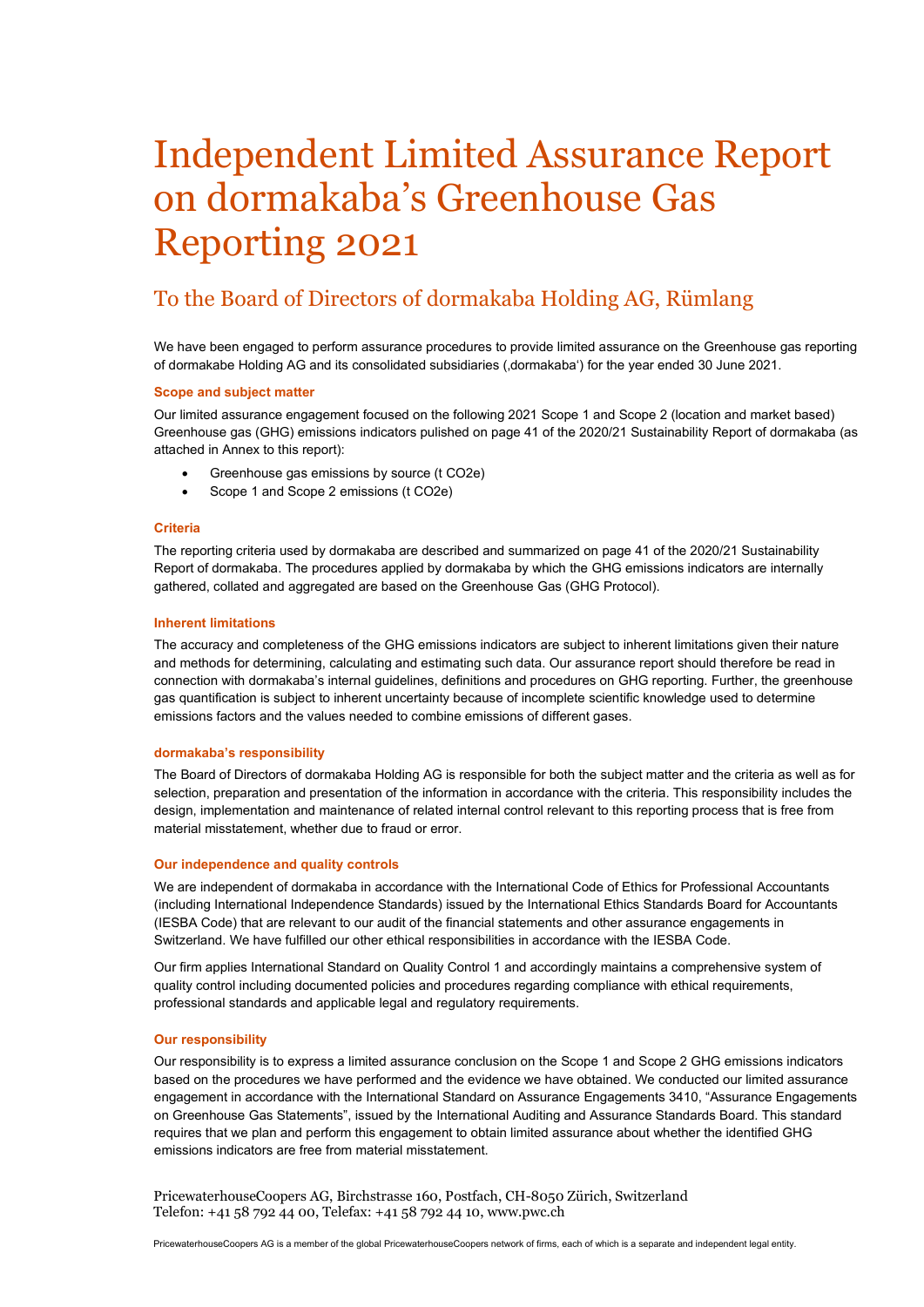A limited assurance engagement undertaken in accordance with ISAE 3410 involves assessing the suitability in the circumstances of dormakaba's use of applicable criteria as the basis for the preparation of the GHG emissions indicators, assessing the risks of material misstatement of the sustainability indicators whether due to fraud or error, responding to the assessed risks as necessary in the circumstances, and evaluating the overall presentation of the GHG emissions indicators. A limited assurance engagement is substantially less in scope than a reasonable assurance engagement in relation to both the risk assessment procedures, including an understanding of internal control, and the procedures performed in response to the assessed risks. The procedures selected depend on the assurance practitioner's judgement.

### **Summary of the work performed**

Our limited assurance procedures included, but were not limited to the following work:

- Reviewing the application of dormakaba's internal guidelines
- Interviewing dormakaba representatives at group level responsible for the data collection and reporting
- Interviewing dormakaba representatives in China and in the US responsible for the data collection and reporting
- Performing tests on a sample basis of evidence supporting the GHG emissions indicators as outlined in the scope and subject matter section concerning completeness, accuracy, adequacy and consistency
- Inspecting the relevant documentation on a sample basis
- Reviewing and assessing the management reporting processes for GHG reporting and consolidation and their related controls

We have not carried out any work on data other than outlined in the scope and subject matter section as defined above. We believe that the evidence we have obtained is sufficient and appropriate to provide a basis for our assurance conclusions.

# **Conclusion**

Based on the procedures we performed, nothing has come to our attention that causes us to believe that the 2021 scope 1 and scope 2 GHG emissions indicators are not prepared and disclosed in all material respects in accordance with the reporting criteria.

### **Intended users and purpose of the report**

Our report is prepared for, and only for, the Board of Directors of dormakaba Holding AG, and solely for the purpose of reporting to them on the GHG emissions indicators in the 2020/21 Sustainability report of dormakaba and no other purpose. We do not, in giving our conclusion, accept or assume responsibility (legal or otherwise) or accept liability for, or in connection with, any other purpose for which our report including the conclusion might be used, or to any other person to whom our report will be shown or into whose hands it might come, and no other persons shall be entitled to rely on our conclusion.

We permit the disclosure of our report, in full only and in combination with the published 2020/21 Sustainability Report, to enable the Board of Directors of dormakaba Hodling AG to demonstrate that they have discharged their governance responsibilities by commissioning an independent assurance report over the GHG emissions indicators in the 2020/21 Sustainability report without assuming or accepting any responsibility or liability to any third parties on our part. To the fullest extent permitted by law, we will not accept or assume responsibility to anyone other than the Board of Directors of dormakaba Holding AG for our work or this report.

J

PricewaterhouseCoopers AG

Beat Inauen **Raphael Rutishauser** Raphael Rutishauser

Zurich, 9 June 2022

Annex:

• Page 41 from the dormakaba 2020/21 Sustainability Report

*The maintenance and integrity of the dormakaba Holding AG website is the responsibility of the Board of Directors; the work carried out by the assurance providers does not involve consideration of the maintenance and integrity of the dormakaba Holding AG website and, accordingly, the assurance providers accept no responsibility for any changes that may have occurred to the reported GHG emissions indicators or criteria since they were initially presented on the website*.